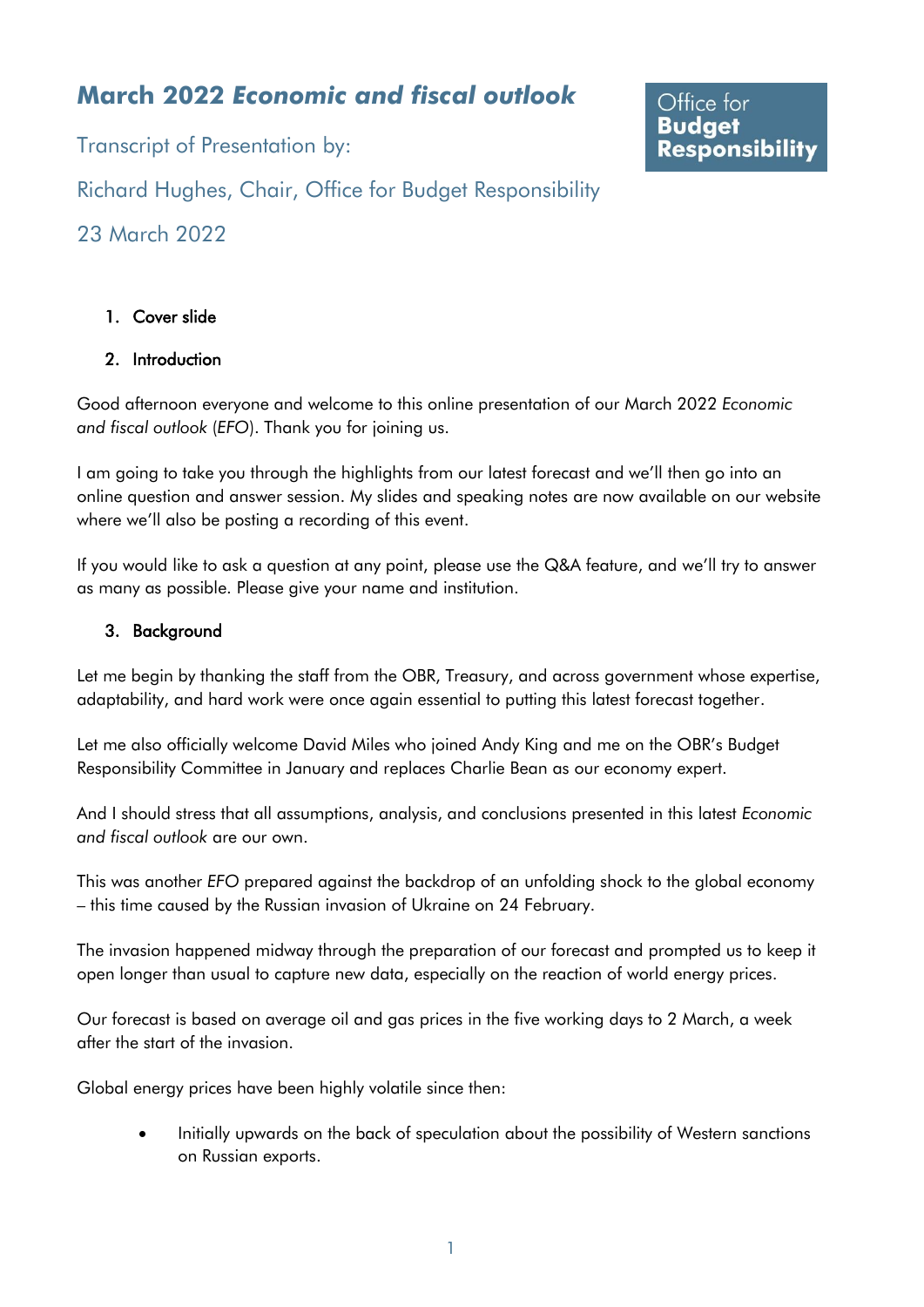• And then downwards as the scope of those sanctions became clearer and hopes were raised about the prospects for a ceasefire.

And, as of this morning, gas and oil prices were fairly close (gas a bit lower, but oil a bit higher) to the levels assumed in our central forecast.

But we illustrate in a scenario in the *EFO* what the economic and fiscal consequences would be were prices to spike back up to their post-invasion peaks.

This was also an unusual Spring Statement for the amount of policy in it:

- both to mitigate the immediate impact of higher energy costs on households; and
- to deliver permanent reductions in personal taxes.

And I'll talk about their impact on disposable incomes, the tax burden, and the Chancellor's fiscal targets in the second part of my presentation.

## 4. Impact of the Russian invasion of Ukraine

But let me start with the most important development since we published our last forecast in October.

The Russian invasion of Ukraine is first and foremost a human tragedy and a reminder of the terrible costs of wars and the immense and immeasurable losses for those caught up in them.

But it's also had serious repercussions for the global economy, whose recovery from the worst of the pandemic was already being buffeted by the Omicron variant, supply bottlenecks, and rising inflation.

The UK doesn't have extensive trade links with either Russia or Ukraine, so our economy's most direct exposure to the invasion is via its impact on the global price of energy.

And while around two-thirds of our gas and oil imports come from the US, Norway, and Qatar and less than 10 per cent come from Russia, we pay global prices for all of them.

And Russia *is* a major player in *global* gas and oil markets, accounting for 17 and 12 per cent of *global* production respectively.

So it is mainly via its impact on *global* gas and oil prices – and their knock-on effects for UK inflation – that the Russian invasion and international response affects *our* forecast.

But we also take account of the invasion's impact on other important economic and fiscal determinants, including:

• On global GDP growth, which we have reduced by half a percentage point this year, which matters for demand for our exports.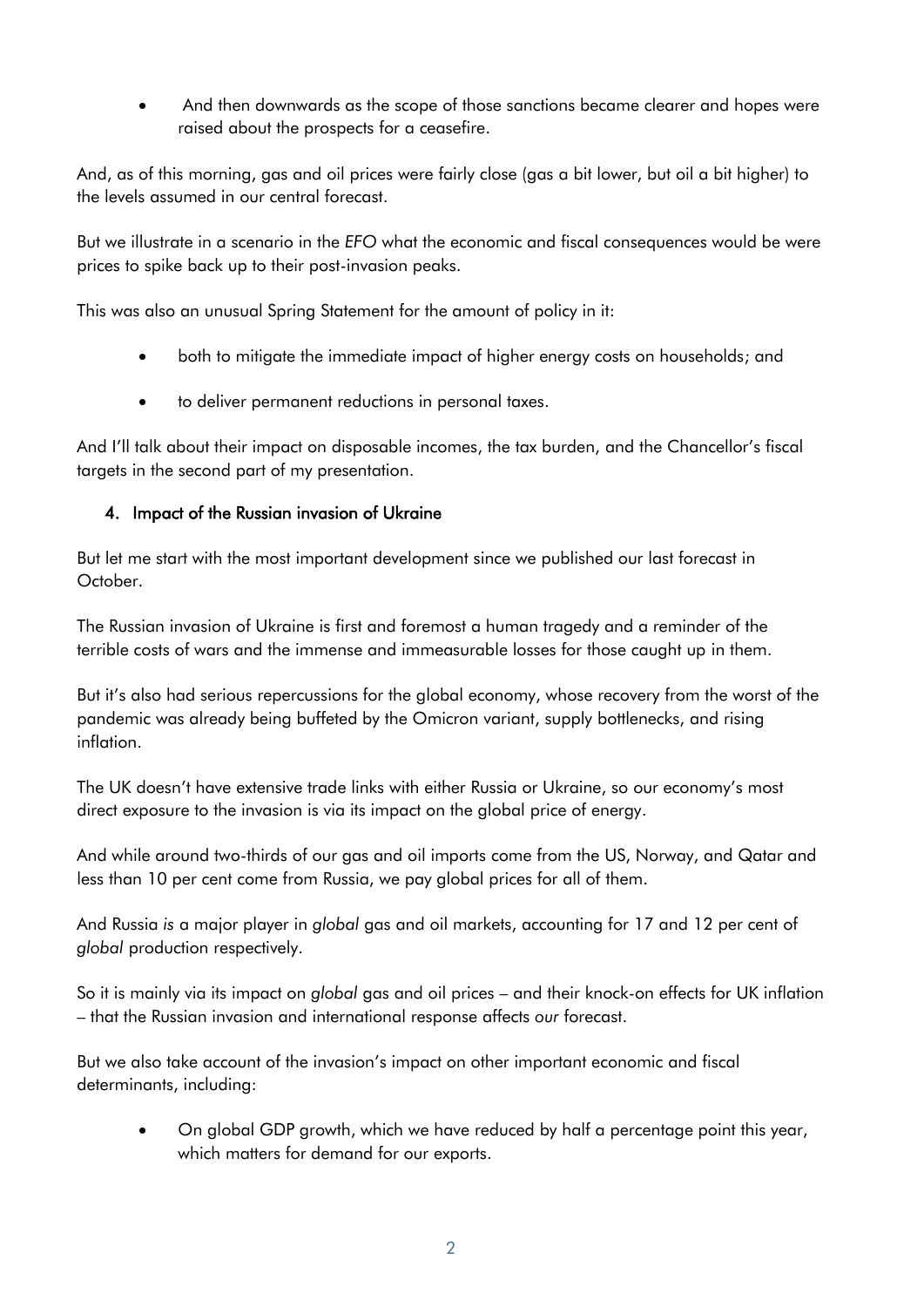- On UK equity prices, which had fallen by 2 per cent following the invasion, and which matter for capital gains tax receipts.
- And on interest rates on UK government debt, which fell back modestly in the wake of the invasion.

We did *not* take explicit account of price rises in *other* commodities such as wheat, nickel, and other raw materials.

But we did augment the first effect of higher gas and oil prices on UK inflation by 25 per cent in order to take account of the wider indirect effects of higher energy prices on the cost of, and demand for, other goods and services in the economy.

#### 5. UK exposure to gas and oil shocks

When looking at the implications of this latest energy price shock for the UK economy today, it's important to bear in mind a number of factors which make us different both from the UK economy that experienced the oil shocks of the 1970s and from other European economies faced with the same energy price shock today.

First, having been a net *exporter* of energy during the North Sea boom of the 1980s and 90s, the UK has gone back to being a net *importer* of energy over the past two decades, as you can see from the blue line in the chart on the left.

This means that rises in global energy prices are, like they were in the 1970s, a terms of trade shock which reduces our overall living standards.

But, we have also become a less *energy-intensive* economy since then. The energy intensity of UK output has fallen by two-thirds since the oil crises of the 1970s, and by over 40 per cent since the start of this century. And our now largely service-based economy is one of the least energy-intensive in Europe, as you can see from the diamonds in the chart on the right.

However, over this same period, we've actually become relatively *more* dependent on gas and oil to meet our energy needs – as rising renewable production has not been sufficient to offset declining output from coal and nuclear power. As you can also see from the chart on the right, in 2019 we relied on gas and oil to meet three-quarters of our total energy needs, compared to a European average of less than 60 per cent.

Taking these three factors into account, we can expect higher gas and oil prices to have a significant impact on the UK economy, but for this latest energy price shock to be less severe than the inflation and output shocks we experienced during the first and second oil crises of the 1970s.

#### 6. Global energy market developments

Turning now to developments in energy markets, energy prices had already begun to rise as we finalised our previous forecast in October and spiked up toward historic highs following the invasion of Ukraine and subsequent announcements of international sanctions against Russia.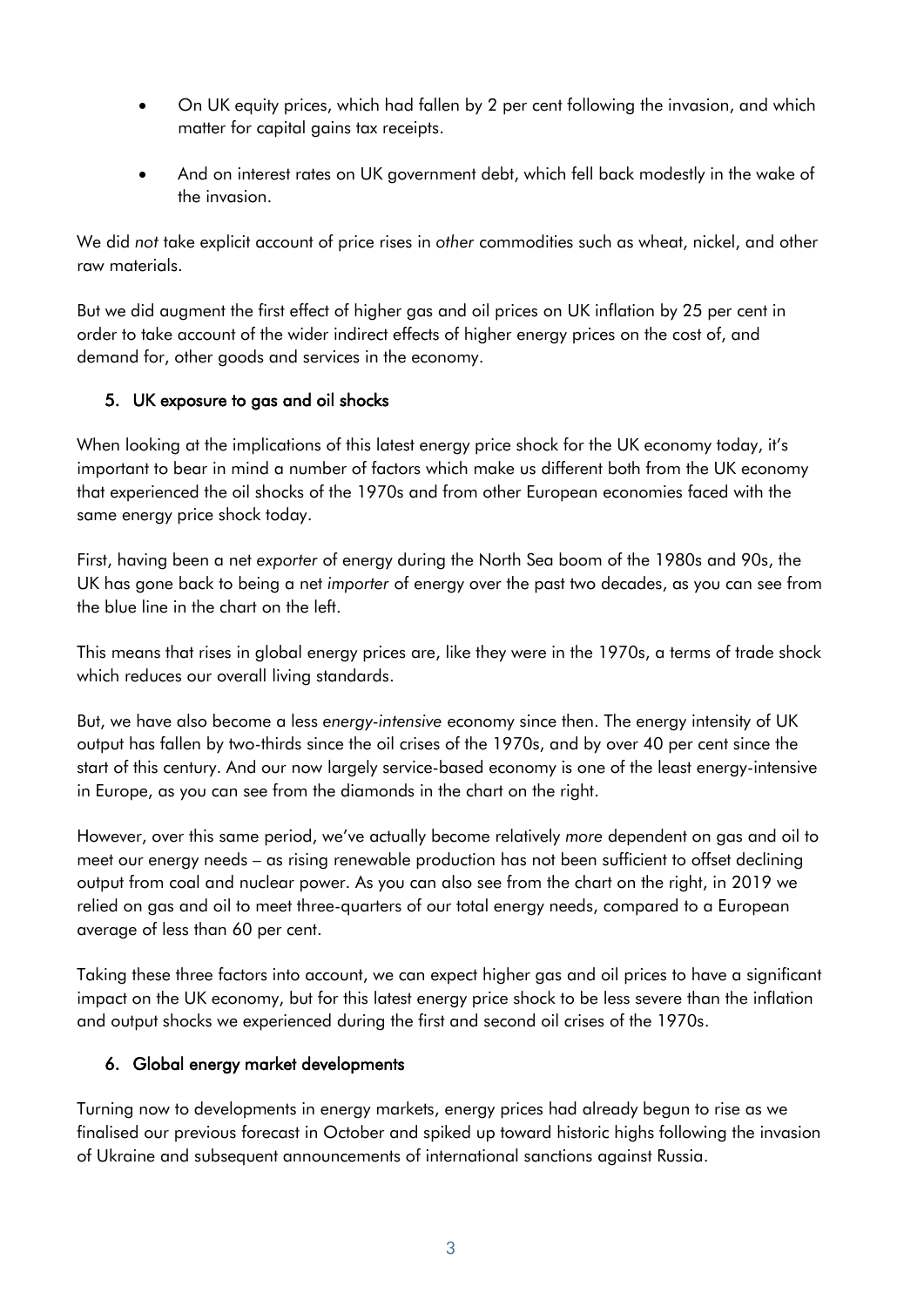Our forecasts for gas and oil prices are based on post-invasion futures curves over the next three years and then held constant in real terms after that.

This implies that gas prices remain around £3 per therm until the start of next year before falling back to £1.20 per therm by the end of the forecast period – around twice the levels assumed in our October forecast.

Oil prices are about 40 per cent higher than our October forecast at their peak, touching \$100 a barrel this year, before falling back to around \$80.

A more prolonged war or more severe set of sanctions than currently priced into these futures curves would clearly represent a downside risk to our forecast while a more rapid resolution of the conflict and easing of sanctions would present an upside risk.

We examine the economic and fiscal implications of gas and oil prices returning closer to their postinvasion peaks of over £5 a therm and over \$120 a barrel, respectively, in a scenario in Chapter 4 of the *EFO*.

## 7. Inflation

In our central forecast, these higher global energy prices feed into domestic inflation in four stages:

- directly and immediately through the impact of higher oil prices on the pump price of petrol and other fuels;
- also directly but with a lag through the impact of higher gas prices on the Ofgem energy price cap which is reset in April and October each year;
- indirectly via higher prices for goods and services that use energy in their production; and
- indirectly through their effect on aggregate demand as higher energy prices hit real incomes.

These *additional* energy-driven price pressures add to *existing* inflationary pressures from global supply bottlenecks for goods and a tightening domestic labour market here in the UK.

Taking all of these factors into account, inflation is now expected to peak at a 40-year high of 8.7 per cent in the fourth quarter of this year, its highest level since the second oil shock of the late 1970s and early 1980s.

#### 8. Inflation

This slide looks in more detail at the contribution of different global and domestic factors to the increase in inflation over the next few years.

Inflation remains higher for longer than in our October forecast, reflecting two main causes: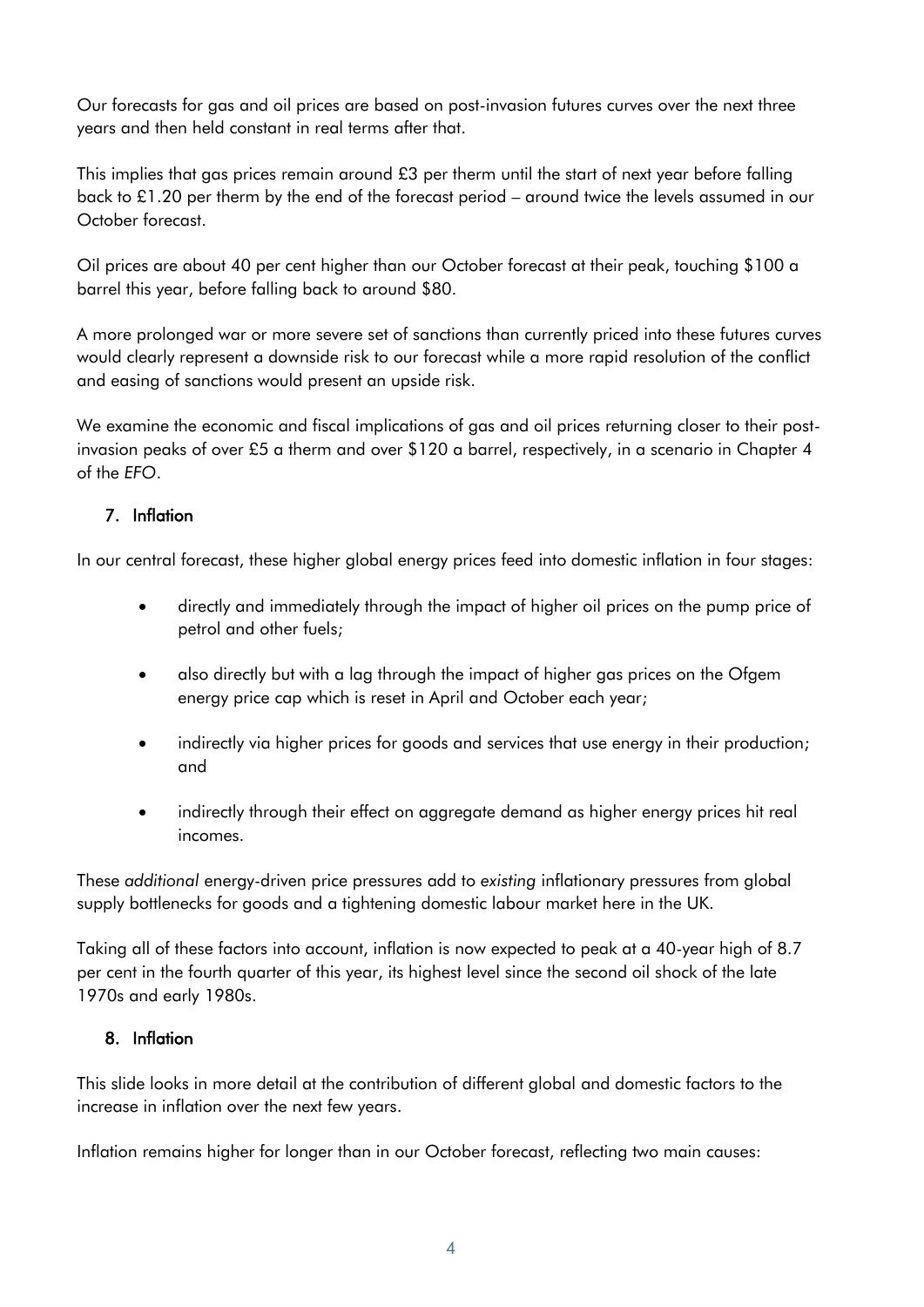- First, the effect of higher oil and gas prices, which you can see immediately push up the price of fuel, shown in yellow in this chart, and the price of domestic utilities, shown in blue, with a lag of several months.
- Second, we now expect more of a domestic wage response to the rising cost of living in the context of a tighter labour market, which pushes up the price of non-tradable services, as shown in the green bars.
- Both of these factors continue to push prices up even as pressures from supply bottlenecks in global goods markets, shown in red, begin to fade.

Inflation drops back below 2 per cent in late 2023 as energy prices fall sharply – before returning back to target by the end of 2025.

## 9. GDP

Turning to the implications for UK GDP, the shock of the Russian invasion hit an economy that, as you can see from the blue line on the left, had only just returned to its pre-pandemic level of activity at the start of this year, after being buffeted by the Omicron variant in December.

With higher inflation expected to weigh on real incomes and consumption, we have cut our forecast for real GDP growth this year by more than 2 percentage points compared to our October forecast, from 6 to 3.8 per cent.

Real growth then settles at around 1<sup>3</sup>/4 per cent over the remaining four years of the forecast.

The *level* of real GDP by the end of the forecast period remains 2 per cent below our pre-pandemic baseline, reflecting our unchanged assumption that the pandemic reduces the level of potential output by this amount.

#### 10. Labour market

But we *have* revised the *composition* of this 2 per cent scarring assumption, however, to reflect developments since our October forecast – and, in particular, a mixture of good and less good news coming out of the labour market.

The good news is that unemployment has continued to fall, reaching 3.9 per cent in the three months to January, rather than rising to 5.2 per cent as we assumed in October.

But *wider* labour market developments have been *less* encouraging.

In particular, we now expect the number of people participating in the labour market to be about 200,000 fewer in the medium term than in October and 400,000 fewer than assumed in our prepandemic baseline forecast:

• About half of this can be attributed to a smaller population, due largely to lower net migration during the pandemic.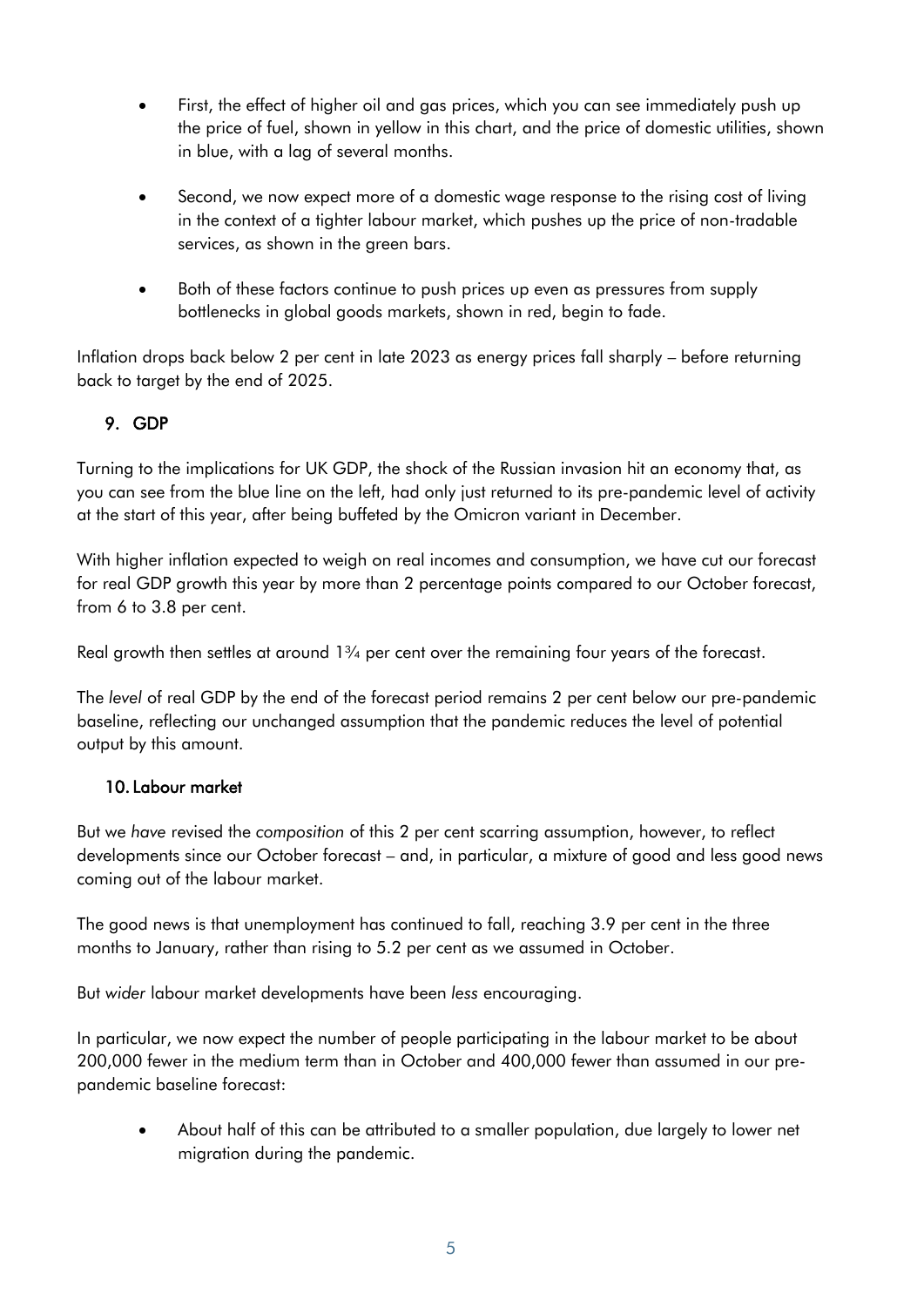• The other half is due to lower labour market participation rates among the resident population, especially among older workers.

This lower overall labour supply, coupled with continued strength in labour demand, results in a tighter labour market than we expected in October.

This, combined with growing pressures on the costs of living, means we also expect stronger nominal earnings growth this year of 5.3 per cent.

#### 11. Living standards

However, even at this faster rate, earnings don't keep pace with rising inflation over the next 12 months.

And once one also takes account of all the changes in taxes and benefits coming in from April, including the additional support announced in this Spring Statement, households' real disposable incomes on a per-person basis are set to fall by 2.2 per cent over the next 12 months.

As you can see from this chart, this would be the biggest single financial-year fall in living standards since records began 66 years ago, and more than twice the roughly 1 per cent falls in living standards experienced during the oil shocks of the 1970s and early 1980s.

And, without the range of energy rebates and tax cuts announced by the Chancellor in today's Spring Statement, this fall in living standards would have been half as big again at over 3 per cent.

#### 12. Government borrowing

Turning to the fiscal outlook, despite these economic headwinds, the public finances have continued to recover more quickly from the pandemic than we expected, with borrowing in this financial year expected to come in £55 billion below our October forecast.

This was primarily the result of tax revenues holding up much better during the pandemic than we anticipated, especially among higher-rate income taxpayers and financial companies.

But spending has been revised down too – despite higher debt interest costs – as investment projects have been hit by supply bottlenecks and local authority spending has fallen short of our forecasts.

Borrowing is then slightly *higher* than our October forecast *next* year due to higher inflation pushing up the cost of the Government's index-linked debt as well as the temporary support offered in this Spring Statement to help cushion its impact on households.

But borrowing is again lower over the final four years of the forecast, as this temporary support is withdrawn and partly recouped.

#### 13. Government debt

Looking at what this means for the government's stock of liabilities, debt is lower than our October forecast in *every* year in both cash terms and as a share of GDP.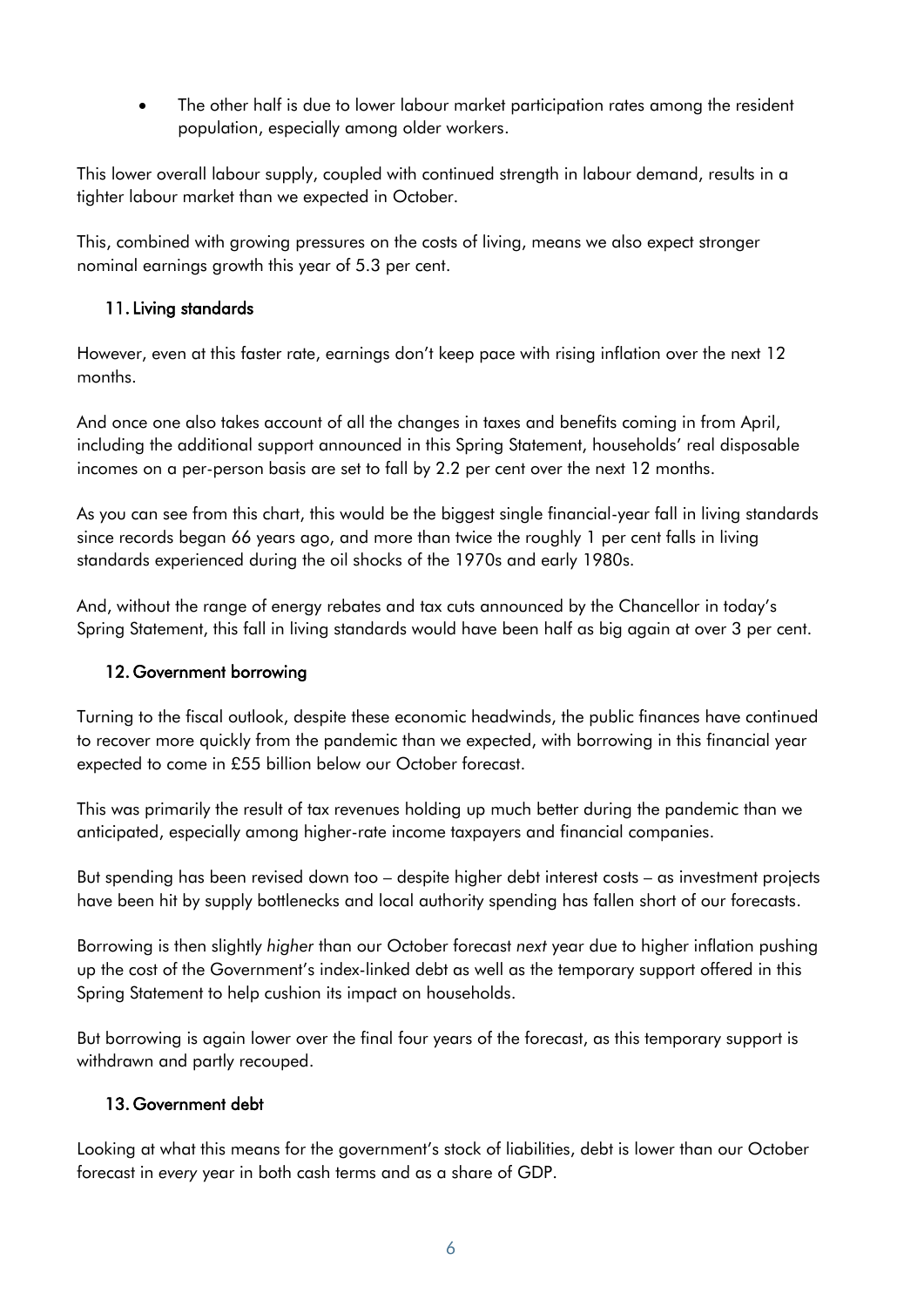It now peaks at 96 per cent of GDP this year before falling back to 83 per cent by the end of the forecast period.

However, this forecast also includes a glimpse of the risks that are lurking in that stock of debt which we've highlighted in previous reports.

Specifically, both the large proportion of UK government debt that is indexed to inflation and the shortening of the effective maturity of that debt as a result of quantitative easing have made the Government's debt stock much more sensitive to changes in both inflation and interest rates.

In this forecast, both are rising much faster than we or the Chancellor expected in October and drive net interest payments to an all-time high of £83 billion in cash terms in 2022-23 and to their highest level in 27 years as a share of revenue, at 7.6 per cent in that year.

Since much of this jump is driven by the spike in inflation pushing up the accrued cost of indexlinked debt, the increase in debt interest costs falls away the following year.

But interest rates on conventional debt are higher in the medium term too, so even when inflation has subsided, interest costs still remain £9 billion higher than we forecast in October, despite the stock of debt being lower in cash terms in every year.

#### 14. Changes in borrowing since October

Looking in more detail at what drives the change in borrowing relative to our previous forecast, this chart breaks that difference down into:

- First, differences arising from underlying forecast changes (shown in blue).
- And second, changes arising from discretionary policy decisions taken by the Chancellor in this Spring Statement – and by the Government more generally since October (shown in other colours).

Starting with the blue forecast changes, the first thing you can see is that, despite GDP coming in broadly in line with our forecast, there was a significant improvement in the pre-measures fiscal position of around £15 billion in the later years of the forecast thanks to stronger tax receipts outweighing inflation-driven increases in debt interest and welfare costs.

This is *not* true, however, in 2022-23 due to the aforementioned spike in inflation which doubles interest costs and far outweighs the improvement in receipts in that year.

Turning to the *policies* announced since our last forecast and in this Spring Statement:

- The first element is an energy cost package (shown in the green bars) which costs around £12 billion in the coming year. This energy package includes:
	- (a) A 5p cut in fuel duty from this evening whose  $£2.4$  billion cost is, in theory, contained to one year by an over-indexation of the duty by RPI +5p this time next year.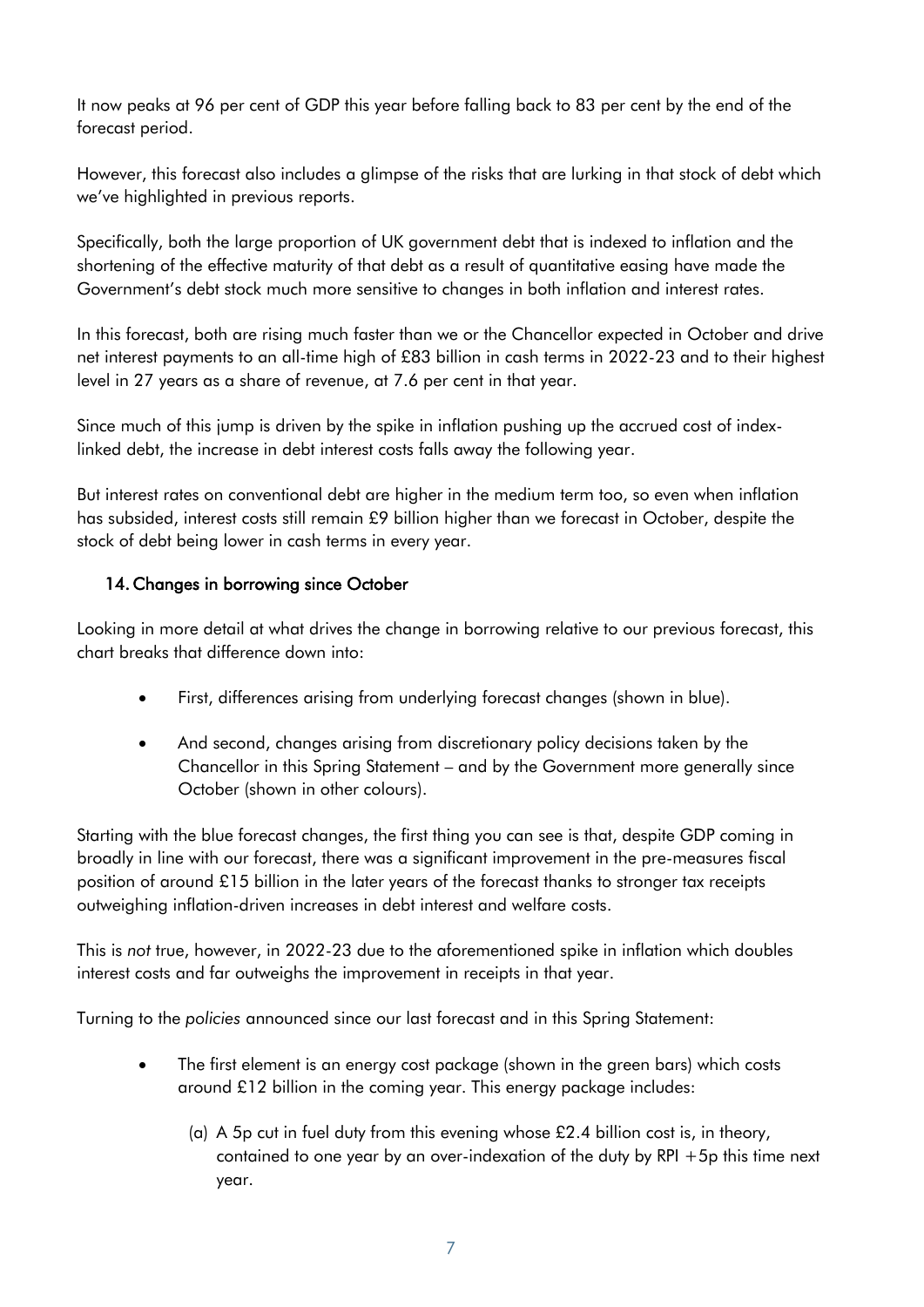- (b) There is also a £200 energy bill discount this October costing £6 billion and whose cost is recouped over the next five years via a new levy on household energy bills raising £1.2 billion per year.
- (c) And a there is a one-off £150 council tax rebate from this April for the 80 per cent of households in Bands A to D, costing £2.9 billion in the coming fiscal year.
- The second element of the Spring Statement policy package is a pair of personal tax cuts (shown in red) which cost £10 billion per year in the final years of the forecast and comprise:
	- (a) First, an increase in the thresholds above which people start paying National Insurance this July, costing around £5 billion per year and saving around 30 million taxpayers an average of £290 a year.
	- (b) Second, a 1p cut in the basic rate of income tax from 20 to 19 per cent from April 2024, costing around £6 billion per year and saving around 30 million taxpayers an average of £170 a year.
- The third and final element of the policy package is a raft of reforms to student loans (shown in yellow) which were announced last month in response to the Augar Review. These measures save nearly £6 billion a year by reducing the overall effective subsidy provided by the state to students for new loans.

Taking both forecast and policy changes since October into account, this leaves borrowing £10 billion lower in 2024-25, the target year for the Chancellor's fiscal rules.

#### 15. Tax burden

Looking in more detail at what the changes announced in this Spring Statement imply for the overall tax burden, as shown in this chart on the left:

- the permanent cuts to National Insurance and income tax announced today circled in red – reverse just over a quarter of the personal tax rises the Chancellor announced last year; and
- they reverse around one-sixth of *total* tax rises announced by this Chancellor since he came to office in February 2020 – which are the sum of all the dark green blocks in the shaded area in the same chart.

The most significant of these tax rises include:

- the increase in corporation tax from 19 to 25 per cent next April;
- the four-year freeze in income tax allowances and thresholds from *this* April; and
- the increase in National Insurance rates this April and the introduction of the new health and social care levy next year.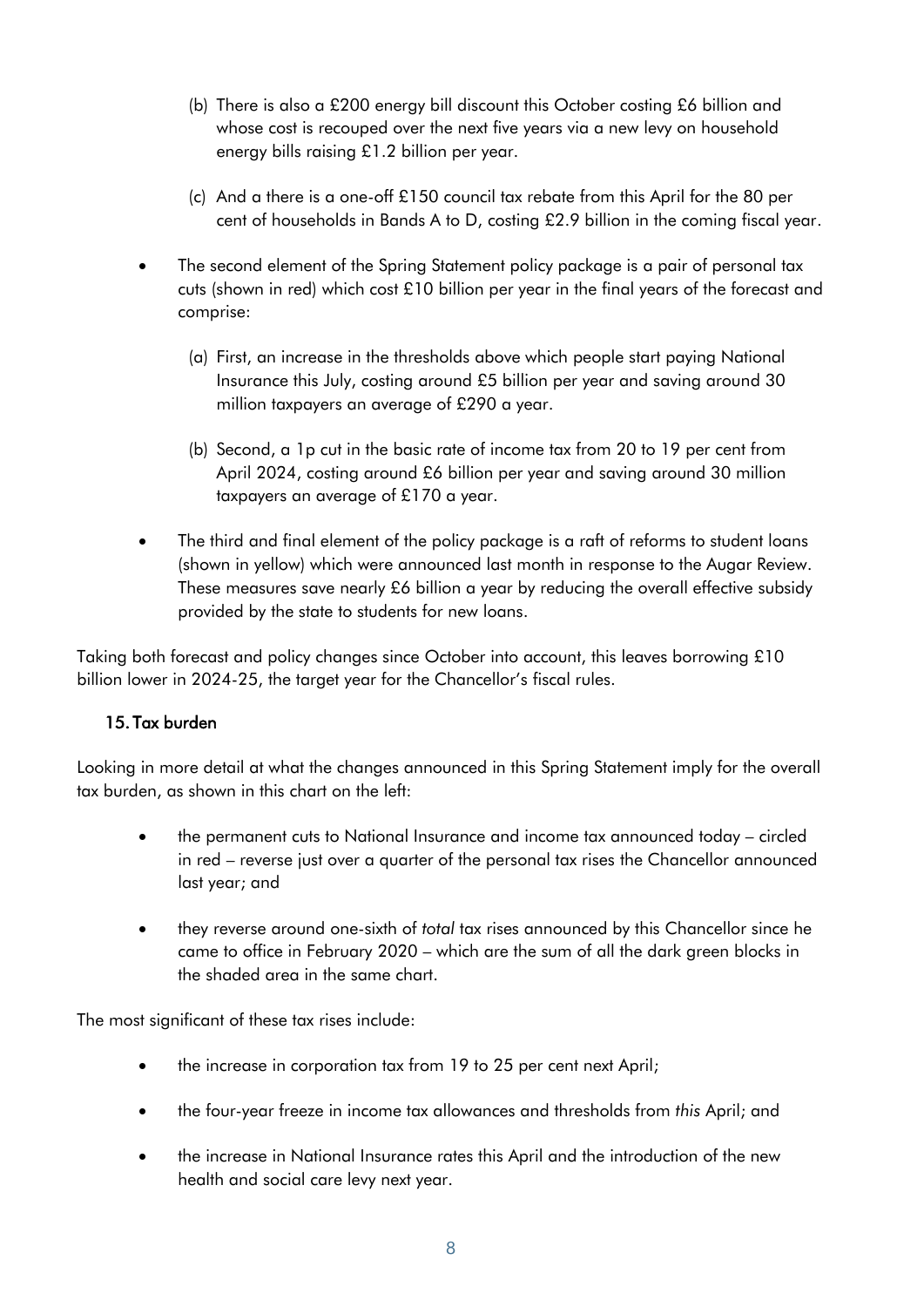And so, as shown in the chart on the right, the tax burden is still on course to rise from 33 to over 36 per cent of GDP over the next five years, its highest level since the late 1940s.

#### 16. Fiscal Rules

These tax rises do play an important role in enabling the Chancellor to meet his fiscal rules while paying for a state that is 2 per cent of GDP larger than before the pandemic.

And the Chancellor continues to meet both the targets he set himself in October to get debt falling and balance the current budget in three years, and even does so one year early in 2023-24.

And by not spending the entire net windfall in this Spring Statement compared to October, he has actually added to the headroom against both of these rules in the target year 2024-25 by:

- £10.3 billion against debt falling; and
- £6.5 billion against balancing the current budget.

And in our next forecast, the three-year rolling target date moves onto 2025-26, increasing his room for manoeuvre by a few more billion.

#### 17. Risks to the outlook

Given wider developments since October, the Chancellor may well need this additional headroom, because the array of risks to the fiscal outlook are varied and growing

This slide lists just a few of the most important ones split into:

- those arising from a more challenging geopolitical and macroeconomic context; and
- those arising from the sustainability of the Government's current policy settings in that more challenging environment.

On the economy side, a key risk stems from the future course of the war in Ukraine:

- Greater disruption to energy markets as a result of the conflict, a widening of that conflict beyond Ukraine's borders, or further tightening of international sanctions could mean energy prices and inflation remain higher for longer.
- In a scenario in the *EFO* we explore the economic and fiscal implications of gas and oil prices returning to their post-invasion peaks, which could push inflation close to double digits and add around £7 billion to borrowing from next year onwards.
- A more *sustained* rise in energy prices could do more *lasting* fiscal damage since, for a net energy importer like the UK, it could weigh on the economy's productive potential – the key driver of medium-term *fiscal* prospects.

Rising Covid cases at home and abroad also remind us that the *pandemic* is not over and in another scenario in the *EFO* we explore the economic and fiscal impact of the emergence of a vaccine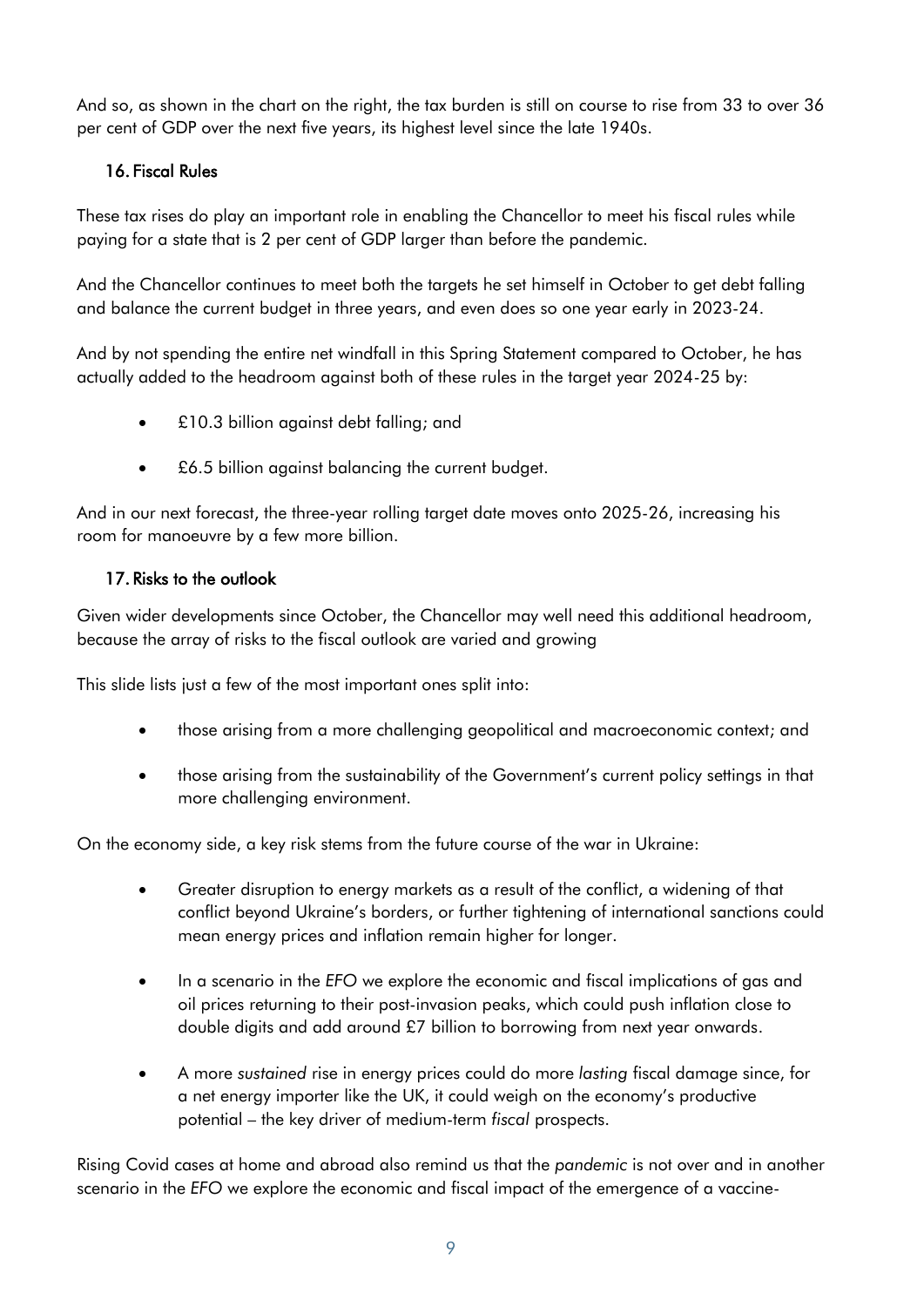escaping variant this winter, which would lead to a sharp contraction in output and demands for further fiscal support for households and businesses.

On the policy side, the more uncertain and more inflationary environment creates risks in a host of different policy areas:

- The Chancellor's plan to raise £3.6 billion by reversing today's cut in fuel duty with RPI+5p super-indexation next year looks ambitious given no Chancellor has been able to raise fuel duty rates at all in the previous 12 years, let alone in a way that raises pump prices by 6 per cent overnight.
- On the welfare side, lags in the uprating of benefits to rising inflation means that their real value will fall by almost 5 per cent in the coming year, and they will take up to 18 months to catch up with the rising cost of living. Having them keep pace with inflation this year would cost an extra £12 billion.
- Higher inflation also erodes the real value of the three-year budgets set in last October's Spending Review by between £5 and 17 billion, depending on the measure of inflation used, and at a time when many departments are already under pressure to clear pandemic-related backlogs.
- Rising geopolitical risks are likely to also create pressure to increase defence spending above the current NATO minimum of 2 per cent of GDP with each percentage point costing around £25 billion.

And these economic and policy pressures must all be managed in a context of the heightened sensitivity of government borrowing costs to higher inflation and interest rates – as illustrated by the doubling of debt interest costs in 2022-23 relative to our October forecast and the £9 billion a year upward revisions thereafter.

# 18. Conclusion

So in conclusion, thanks in no small part to the Chancellor's success in protecting viable jobs and profitable business through the coronavirus pandemic, the economy and the public finances have emerged from the last crisis in better shape than we expected.

But barely two years on from the start of the pandemic, the UK and the world economy face another set of challenges which it has not had to confront for a more than a generation – that of rising geopolitical tensions, energy prices, and inflation.

The Russian invasion of Ukraine has delivered a further shock to a global economy that had only just returned to pre-pandemic levels and was already being buffeted by the Omicron variant, supply bottlenecks, and rising inflation.

While the course of the war in Ukraine and international response is highly uncertain, we expected it to knock around ½ a percentage point off global growth this year.